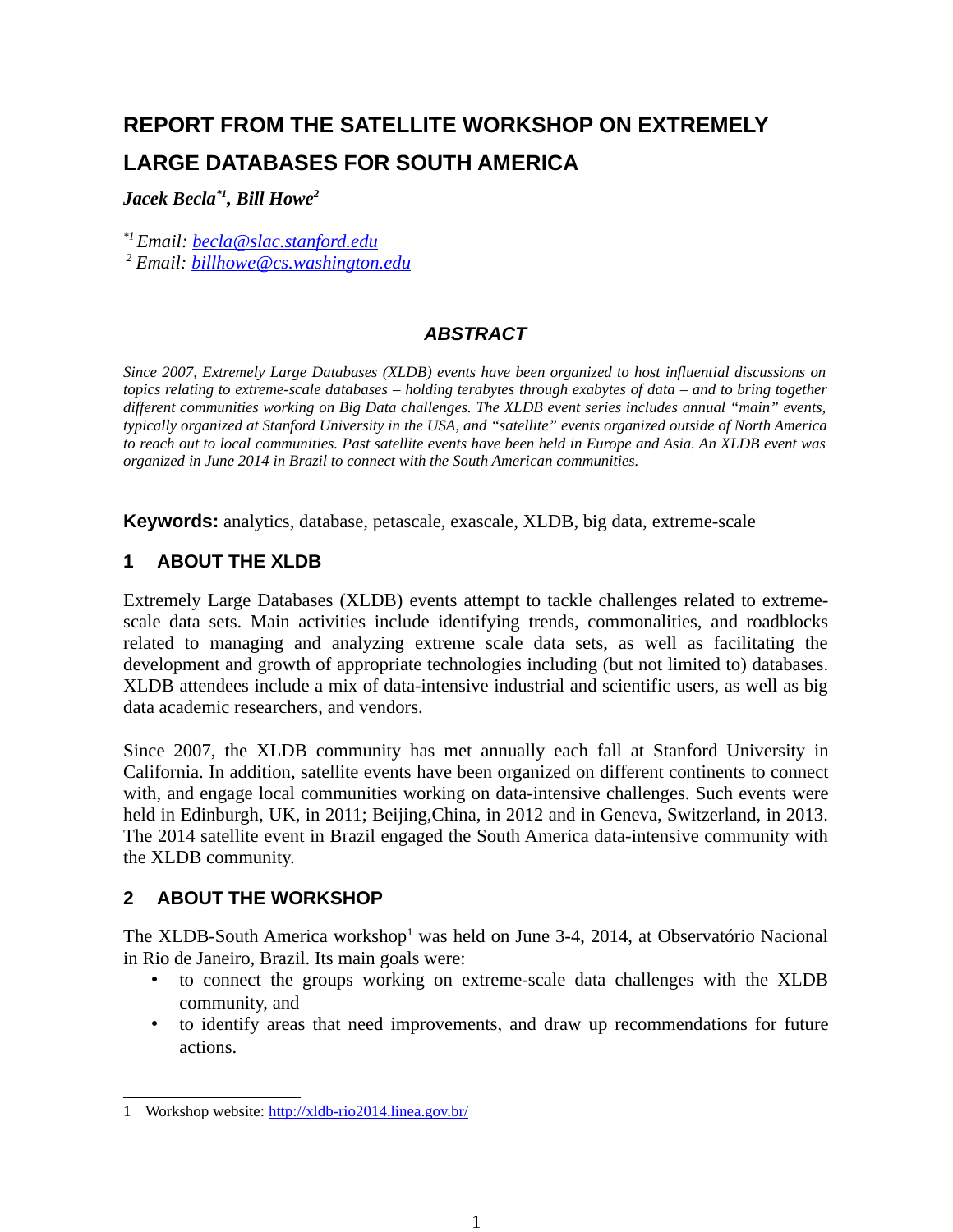The agenda can be found on the workshop website<sup>[2](#page-1-0)</sup>. Information about past XLDB workshops, including the reports, can be found at http://xldb.org/events.

## **2.1 Participation**

Attendance at the XLDB-South America workshop was, like all XLDB workshops, by invitation. This keeps the group small enough for interactive discussions and the represented communities balanced. Eighty-six attended, representing science and industry database users, academic database researchers, and database vendors. The mix mirrored that of the XLDB workshops in the USA. Details about the attendance can be found on the event website<sup>[3](#page-1-1)</sup>.

# **2.2 Structure**

The workshop's structure – presentations from different communities, interleaved with panel discussions – is designed to maximize information exchange and stimulate candid, productive discussions.

# **3 OBSERVATIONS AND RECOMMENDATIONS**

The attendees unanimously agreed that the top need for the communities working on extremescale data management in Brazil – as well as in South America as a whole – is an appropriate environment for better planning and information exchange. Planning in particular was raised as a big concern. While many groups are working on grand projects and use cutting-edge technologies adopted by other XLDB users, lack of proper planning prevents these groups from seeing "the big picture" and staying focused on those projects and challenges that matter most and are most strategically important for the community and their nations. One example cited multiple times was the opportunity to join the Large Synoptic Survey Telescope (LSST) project. With its construction now beginning, the LSST is perceived as one of the most significant efforts happening in astronomy worldwide. As such, it is extremely important for South American scientists to be part of this effort. While Chile is already a strong partner, Brazil has been undecided. As a result, the entire Brazilian astronomy community may miss the opportunity, if they do not get involved soon.

A significant theme throughout the workshop, addressed explicitly in a panel discussion on the first day, was the need for and potential design of a new eScience Center to facilitate collaboration in the area of data-intensive science and data-driven discovery. Such an institute could serve as a platform for discussing, planning and prioritizing nation's major data management efforts. The existing eScience Institute at the University of Washington is possibly a good model for creating a similar center in Brazil. Detailed information about the structure and activities of this institute is contained in the appendix.

<span id="page-1-0"></span><sup>2</sup> <http://xldb-rio2014.linea.gov.br/program/>

<span id="page-1-1"></span><sup>3</sup> <http://xldb-rio2014.linea.gov.br/participants/>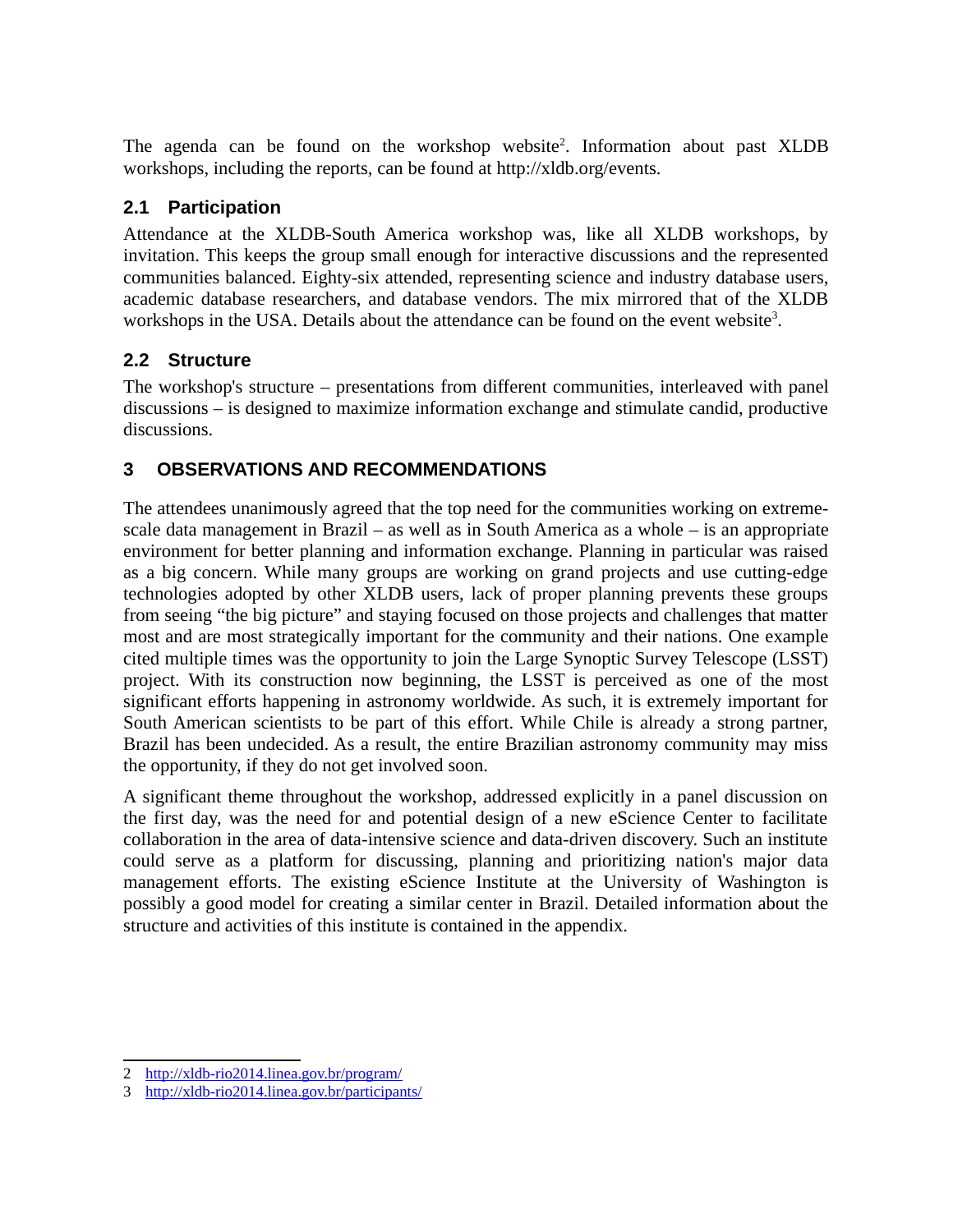## **4 NEXT STEPS**

Attendees found the XLDB South America workshop to be very informative and useful. They expressed interest in organizing similar XLDB events in South America in the future, either at the same location or elsewhere.

A small group of workshop representatives will follow up with the Brazilian government regarding possibilities of organizing a nationwide eScience center.

## **ACKNOWLEDGMENTS**

The XLDB-SouthAmerica event was sponsored by Huawei and SGI.

The event was organized by a committee consisting of:

- Antonio Divino Moura Instituto Nacional de Meteorologia
- Fabio Porto Laboratório Nacional Computação Científica
- Harry Westfahl Laboratório Nacional de Luz Sincrotron
- Jacek Becla SLAC / Stanford University
- **Luiz Nicolaci da Costa Laboratório Interinstitucional de e-Astronomia (chair)**
- Michael Stanton Rede Nacional de Ensino e Pesquisa
- Sergio Novaes Universidade Estadual Paulista

with help from the local organizing committee:

- Angelo Fausti Neto LIneA
- Leandro Ciuffo Rede Nacional de Ensino e Pesquisa
- Marcio A.G. Maia Observatório Nacional & LIneA
- Ricardo L.C. Ogando Observatório Nacional & LineA

The report was edited by Michael Ross.

#### **APPENDIX – THE UW ESCIENCE INSTITUTE AS A POTENTIAL MODEL**

#### *A Generational Shift: Motivating a National eScience Center*

Rapid advances in technology are transforming nearly every field from "data-poor" to "data-rich" – not only in the sciences, engineering, and medicine, but also in the social sciences. The ability to extract knowledge from this abundance of heterogeneous, noisy, and massive data – "data-intensive discovery" or "data science" – lies at the heart of  $21<sup>st</sup>$  century discovery.

Data-intensive discovery is now referred to as "The Fourth Paradigm" of scientific inquiry, augmenting observation/experiment, theory, and simulation. Data-intensive discovery relies more on *intellectual infrastructure* – new *methods*, new *tools*, new *partnerships*, and new types of *people –* than on physical infrastructure. Today, most researchers – even the very best – are not well versed in data-intensive discovery methodologies. Until recently, for example, one could be a world-class oceanographer without expertise in data science. No longer! Oceanography, like many other fields, is becoming an *information* field, through rapid advances in chemical, physical, and biological sensors, highly capable teleoperated and autonomous vehicles, and cabled observatories. Similarly, the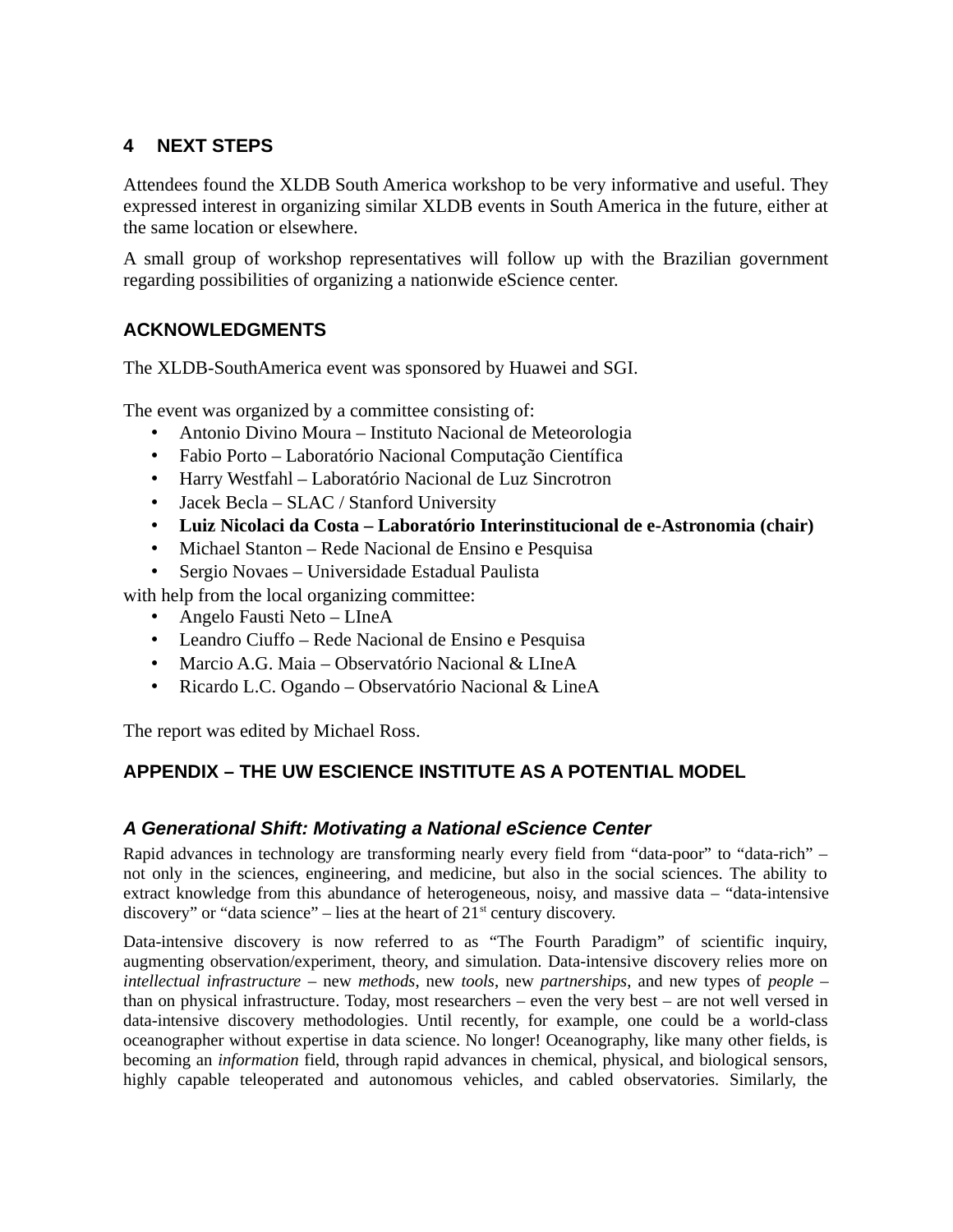discovery 50 years ago of a universal genetic code transformed our understanding of biology. But within the past five years, technological advances have radically improved scientists' ability to read, understand, modify, transfer and re-write this code. These new technologies are transforming biology and medicine into information fields, and have huge potential to inform new treatments and even engineer new organisms for a wide variety of applications in both human health and basic research. Neuroscience and neuroengineering are being revolutionized by new sensors and new sensing techniques. Social science researchers can watch relationships evolve in real-time through the Facebook graph, get immediate updates about individuals' opinions, feelings and actions through Twitter, and conduct large-scale surveys automatically online through Amazon's Mechanical Turk rather than relying only on small focus groups.

#### *The UW eScience Institute*

The mission of the University of Washington eScience Institute<sup>[4](#page-3-0)</sup> is to be a leader both in developing new data science methodologies and in putting these advances to work in a broad range of fields, creating cross-campus partnerships that drive a "virtuous cycle" in which advances in data science methodologies drive new discoveries, which in turn stimulate the creation of new data science methodologies. The Institute was established with modest core funding from the state in 2008, but in the past year a number of major awards have been received to amplify the effort:

- UW, UC Berkeley, and NYU were chosen from a field of 15 leading universities as partners in a five-year \$37.8 million data science initiative funded by the Gordon and Betty Moore Foundation and the Alfred P. Sloan Foundation.
- UW received a \$2.8 million award from the National Science Foundation to create a novel interdisciplinary Ph.D. program in data science.
- The team has been awarded \$9.3 million from the Washington Research Foundation for data science efforts.
- Under the Provost's Initiative in Data-Intensive Discovery, a number of "half faculty slots" have been made available to incent the recruiting of top faculty to contribute to the effort.

The programs at the UW eScience Institute are organized into six working groups: Career Paths, Education and Training, Software and Tools, Reproducibility and Open Science, Working Spaces and Culture, and Ethnography and Evaluation.

# *1) Career Paths for Data Scientists*

The Institute aims to produce and advance the careers of "pi-shaped" researchers – researchers with one leg in domain science and one leg in a technical methodology discipline.

The Institute has three researcher roles: *Postdoctoral data science fellows*; *research scientists,* who split their time between domain research and eScience programs, and d*ata scientists,* who perform software development, engineering, and applied research activities across multiple disciplines.

The postdoctoral fellows pursue domain science research agendas, but are hired for their expertise and achievements in both science and in computational methodology – software, data management, statistical methods, visualization. Fellows receive two-year appointments, with a conditional third year depending on progress. Each fellow is dual-mentored by faculty in both a methodology domain (computer science, statistics, or applied math) and a science domain.

<span id="page-3-0"></span><sup>4</sup> <http://data.uw.edu/>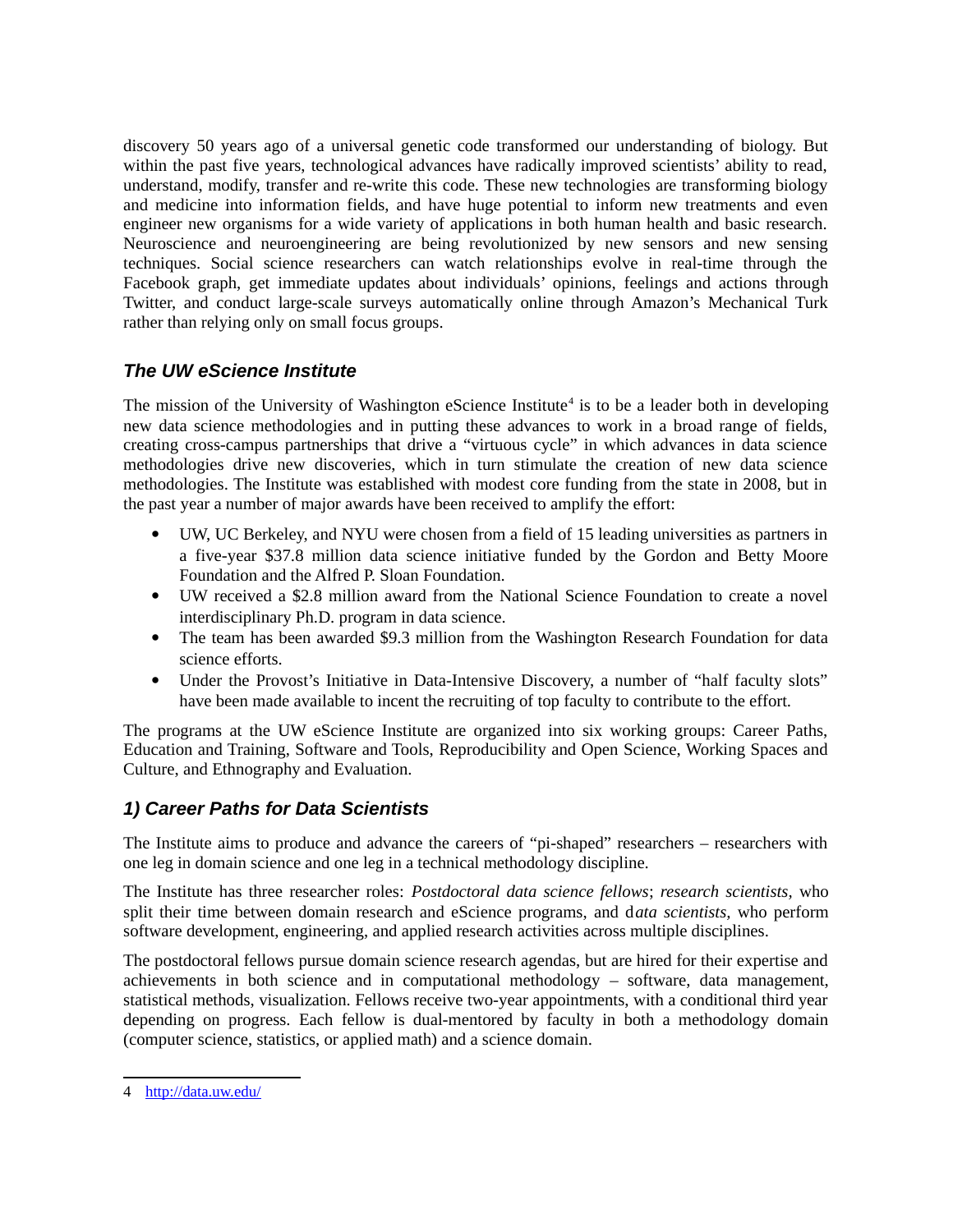Data scientist positions are analogous to industry data science positions, emphasizing expertise in data management, statistical analysis, and visualization.

## *2) Education and training*

Data science training is required at all levels – undergraduate students, graduate students, postdocs, research staff, and faculty – and spans basic skills to sophisticated computational thinking. It requires tailoring to meet the needs, languages, and mathematical/computing backgrounds of a variety of disciplines, as well as determining commonalities across those fields. Avoiding siloed approaches that waste resources and discourage interdisciplinary learning and discovery requires new instructional approaches that are flexible yet keep sight of a common core of skills, knowledge and language.

Key activities include

- **A Big Data PhD Track:** The Institute is working towards an interdisciplinary Ph.D. program in Big Data. A first step is offering a specialized Big Data track as part of existing Ph.D. degrees in, initially, six participating departments: Astronomy, Oceanography, Chemical Engineering, Genome Sciences, Computer Science & Engineering, and Statistics.
- **Technical Bootcamps for researchers:** The Institute has run multiple short-format bootcamps to teach programming and data analysis at both introductory and intermediate levels. Advanced bootcamps are in the works. For several of the introductory bootcamps, the Institute has partnered with Software Carpentry<sup>[5](#page-4-0)</sup>, a unit in the Mozilla Science Lab<sup>[6](#page-4-1)</sup>.
- **Online courses:** The Institute has launched a new massively open online course, called Introduction to Data Science, that attracted more than 100,000 students, with 10,000 completing all assignments in the first offering. Most of the participants online tend to come from industry. A new course being designed is informing curriculum design at the undergraduate and graduate levels.

#### *3) Software and Tools*

For data science to flourish, it is crucial to develop an ecosystem of tools and software environments that are organic, sustainable, reusable, extensible, and easy to translate across problem domains. Today's tools, software environments, and the processes by which these are created are distracting from the science that should be the focus.

Key activities include

 **A Data Science Incubation Program[7](#page-4-2)** : The Institute's data scientists collaborate with domain scientists on short-term exploratory software projects. Researchers – students, postdocs, or faculty – submit one-page proposals that are reviewed for science impact, technology impact, interest among the team, and balance across fields. The proposer agrees to physically come to the Institute's incubator two days a week to work alongside the data science team..

<span id="page-4-0"></span><sup>5</sup> <http://software-carpentry.org/>

<span id="page-4-1"></span><sup>6</sup> <https://wiki.mozilla.org/ScienceLab>

<span id="page-4-2"></span><sup>7</sup> <http://data.uw.edu/incubator/>